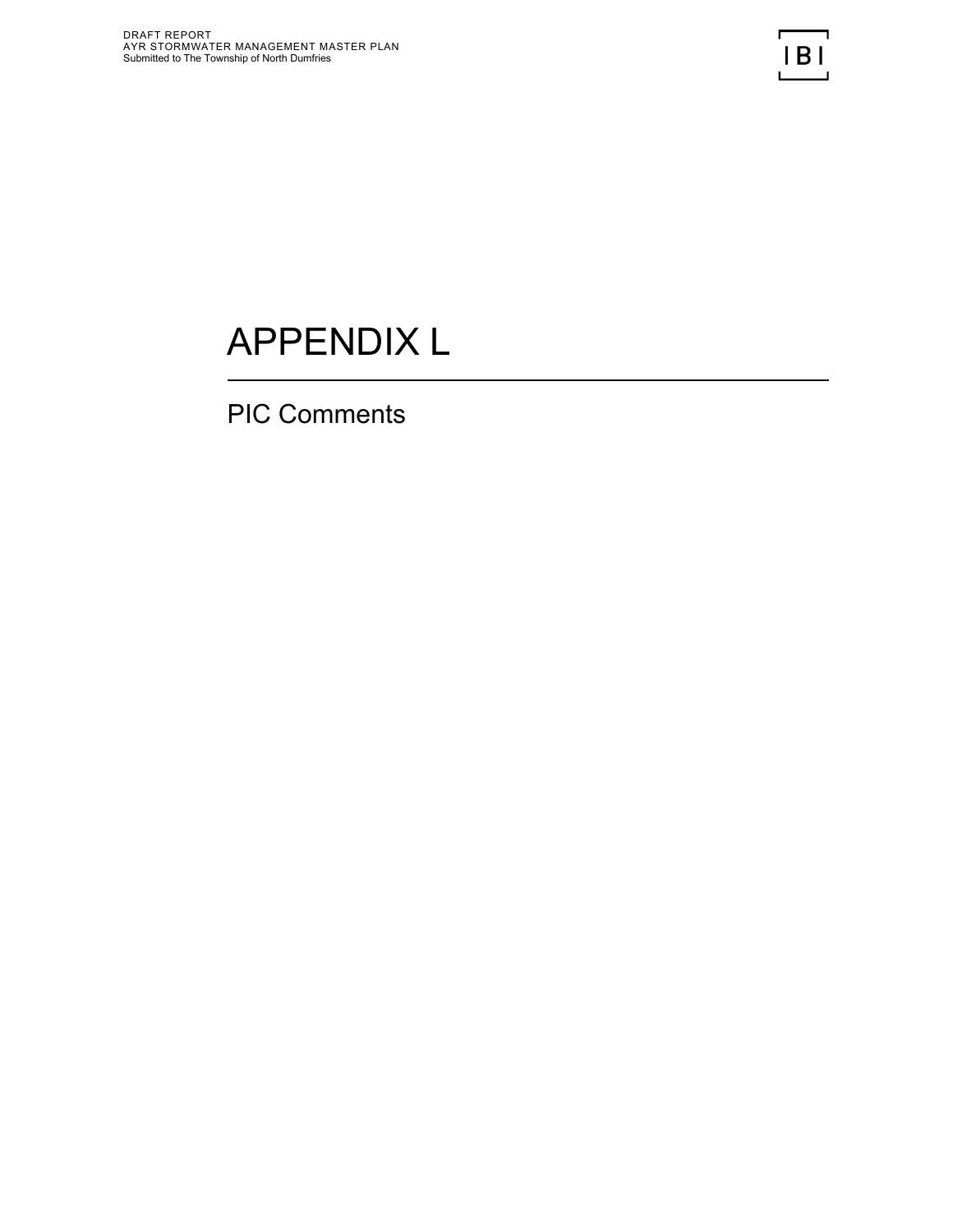### **North Dumfries SWMMP PIC Comments**

Provided by member of the public John Palmer, March 24, 2021 22 Nith River Way (519) 590 3065 [John@2palmers.org](mailto:John@2palmers.org)

These comments are offered following review of the SWMMP PIC pdf file and also reflection on the afternoon ZOOM meeting of March 16<sup>th</sup>. Based on Roy Johnson's presentation, I expect that some of the following comments, recommendations or observation are already addressed in actual master plan document.

Anyway, Being a resident of Ayr and also retired GRCA water resources engineer with knowledge of the subject matter in general and some particular knowledge of its application in the Township I'd like to offer what I hope are a few helpful comments.

**Table 12.1 SWMF#4 Outlet Location:** The Swan Street side ditch does not have continuous fall toward the Nith River. The former ditch is now terminated north of the Hilltop Drive intersection quite close to the pond overflow weir. This was the result of recent regional road upgrades. I don't think a ditch inlet to a storm sewer was included in the upgrade.

Any spill from the SWM facility will be conveyed north along Swan Street to a low point where a union gas line crosses between 1154 and 1166 Swan Street. Overland drainage would then spill toward a gulley behind houses on the east side of the road. From there it would flow to SWMF#6. Given the significant height of Swan Street above this SWM facility, it is possible that it can control runoff from a Regulatory Event with gradual release to the Nith. If not, there would be a spill toward buildings located at 1250 Swan Street before entering the Nith River.

During view of Hilltop Subdivision phases that resulted in construction of SWMF#4, then known as SWM Pond B, I recall seeing a drawing with a proposed regulated floodway for protection of properties along the flow path described above. This seems to have fallen through the cracks and may come back as a future problem if not considered in this master plan.

However, to address constraints in the overland flow path to the Nith, there may have been a decision to provide sufficient detention storage in SWMF#4 to control a regional event. Review of the current hydrologic modelling can ascertain whether or not that is so.

I also recall that SWM plans for the earliest phases of the Hilltop Subdivision modelled all drainage conveyed to SWMF#6.

**Table 12.1 SWMF#6 Outlet Location:** the SWM facility discharges to private property (1250 Swan Street) before reaching the Nith River, not Mitchell Drain.

**Table 12.1 SWMF#7 Outlet Location:** This facility appears to discharge to an unnamed creek that flows throw culverts under Fowler Street and Swan Street before ultimately entering Nith River .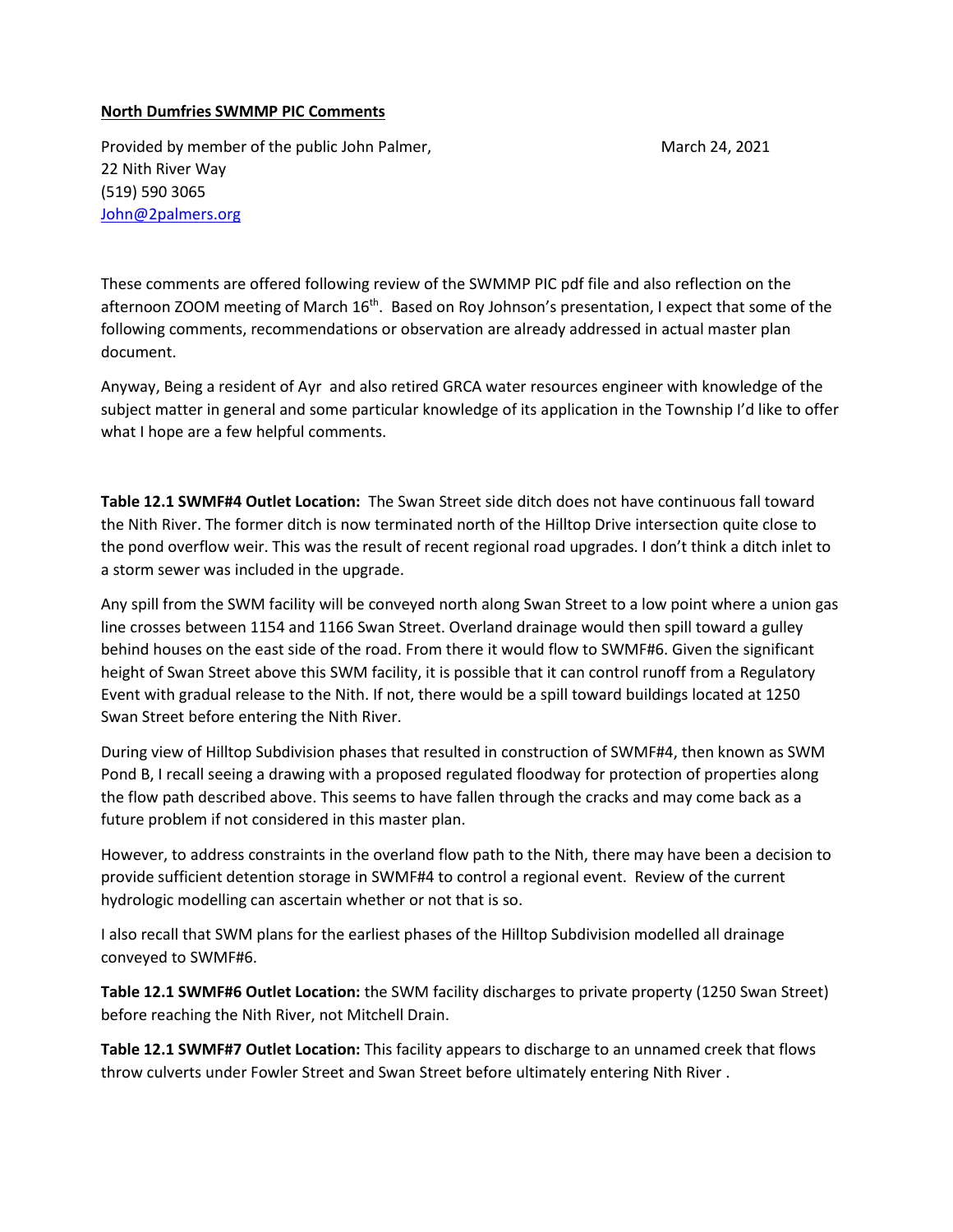#### **Stormwater Management Guidelines**

The IDF Update: The IDF table in Slide 36 actually represents intensities (mm/h) rather than depths (mm).

If not already used, you may wish to consider applying the research of UOW Professor Eric Soulis to IDF curve climate change updates.

## **Stormwater Management Objectives:**

Consider perforated pipe storm sewers and third pipes for roof runoff. Both CVC and TRCA have excellent data on runoff reduction and water quality benefits , some of it from studies carried out by J.F. Sabourin and Associates.

As an aside, based on Councillor Rolleman's concerns for home owners filling ditches along Colonial Drive and Lee Robinson's response about future road improvements in the area, I think that it would be a shame to replace this established area's rural section roads with curb and gutter. There are case studies demonstration that a perforated pipe system beneath road side ditches, with inlets that eliminate the need for drive way culverts, can provide adequate drainage to protect road pavement from damage (freeze thaw damage due to a poorly drained road base). They also have water quality benefits for road contaminants other than in the case of salt.

# [Chapter 4, Section 4.10 \(cvc.ca\)](https://cvc.ca/wp-content/uploads/2012/02/lid-swm-guide-chapter4-4.10-perforated-pipe-systems.pdf)



Figure 4.10.4 Schematic of a perforated pipe system receiving roof runoff only

Source: Clarifica and Schaeffers, 2005

### **Future Development Areas**

**Areas A & B**: The PIC describes proposed developments for Areas A and B. However both of these areas have already been serviced, presumable with approved SWM plans. I reviewed the preliminary SWM plan for Area A and based on recent observation of construction activities, it appears that Meritech Engineering did have extensive infiltration galleries installed in low areas beside the rail way spur line. There was no feasibility for discharge to the Nith River oxbow on the west side of Northumberland Street.